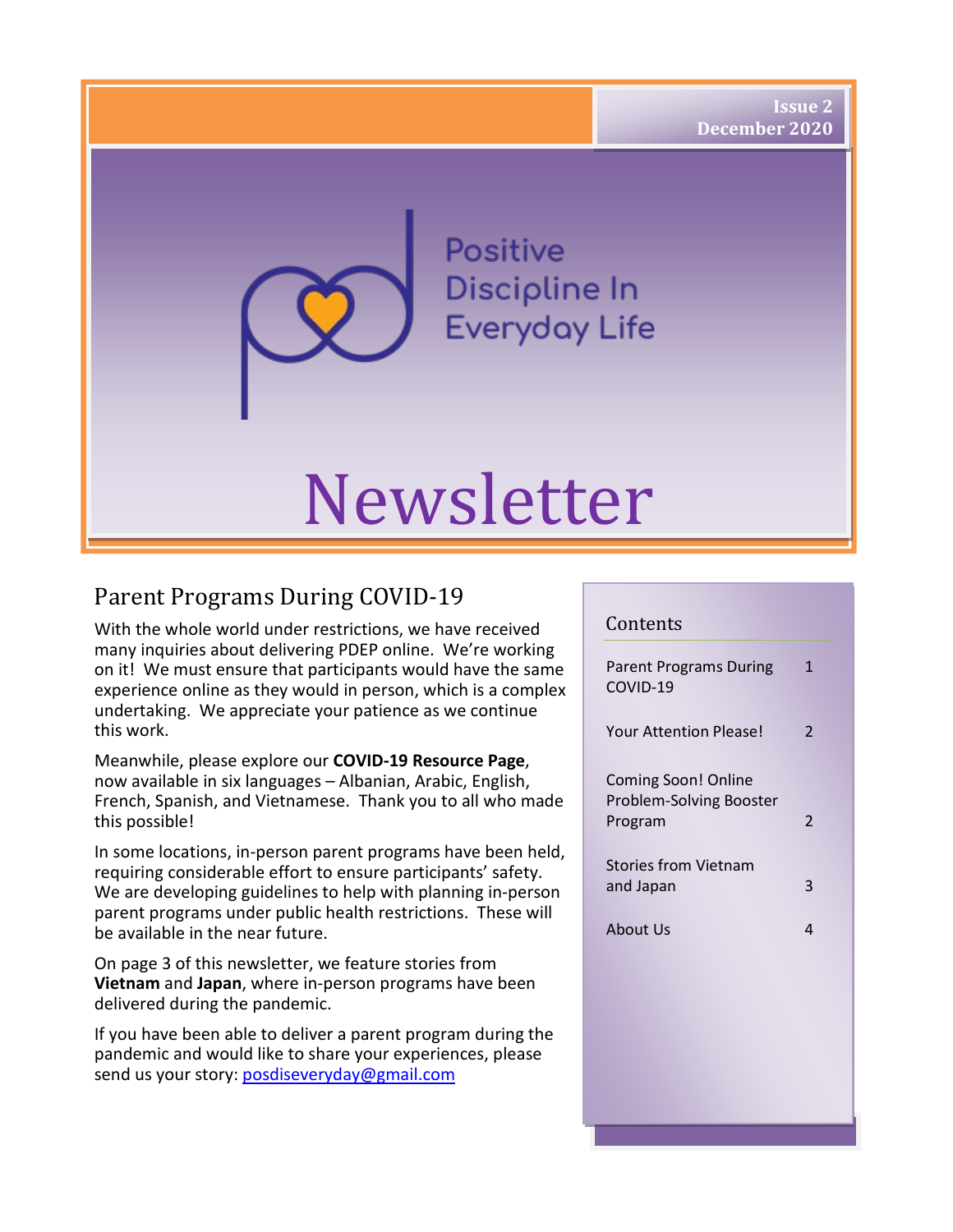### **Your Attention Please!**

#### Country Trainers: Please keep us updated

Please send us your **Participant Contact Information Lists** when you train new Facilitators. This will ensure that they have access to the most up-to-date materials. They also will be able to receive communications from PDEL.

#### Facilitators: Please stay updated

When you start planning a parent program, please login to the PDEL website every time [\(www.positivedisciplineeveryday.com\)](http://www.positivedisciplineeveryday.com/) to ensure you are using the most current materials.

If you have not yet registered on the website, please contact Cyma [\(ctolaj.pdel@outlook.com\)](mailto:ctolaj.pdel@outlook.com) who will assist you.

I

#### **Coming Soon! Online Problem-Solving Booster Program**

We recognize the increased stress levels of parents in these challenging times, as well as the pressures on agencies to meet parents' needs. With the support of Public Health Agency of Canada, we've developed an online *Booster Program* **for parents who have already taken PDEP**. The Booster will provide a review of the basic PDEP concepts, and guided practice in problem solving typical challenges during this extraordinary time.

In February 2021, we will be offering training so you can begin to provide the Booster. For now, this training is only available for Program Facilitators and Country Trainers who:

- work in Canada,
- are fully trained and experienced in delivering in-person PDEP parent programs,
- have access to parents who have taken PDEP, and
- can commit to delivering a Booster program soon after the training.

We ask our Canadian colleagues to watch for an upcoming email message with further details! When this pilot is complete, we will make plans for rolling out the Booster beyond Canada.



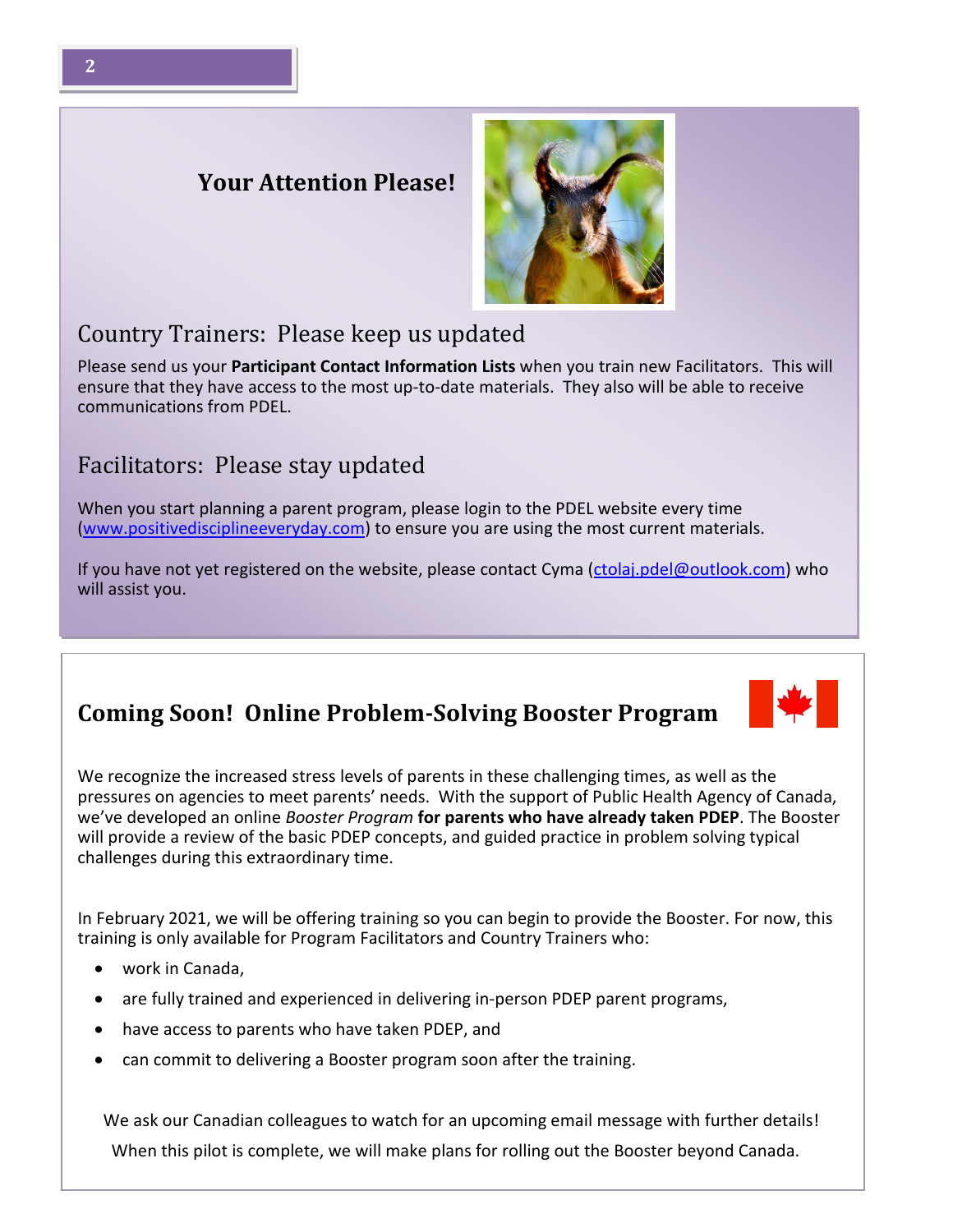## **Stories of PDEP During the Pandemic**

#### **Vietnam**

Vietnam has been remarkably successful in controlling the spread of COVID-19. With a population of 97 million, cases have been kept to just over 1300 and total deaths to 35.

This was accomplished through rapid testing, contact tracing, public communication and a 3-week lockdown in April. The success of these measures made it possible for 6 Country Trainer Candidates to deliver 4 Facilitator Trainings and 27 Parent Programs!





Country Trainer Candidates from left: Tham, Thuy, Chinh, Hanh, Van & Nhu

Safety protocols included:

- providing hand sanitizer and masks to all participants,
- daily room sanitizing,
- checking participants' temperatures whenever they entered the room, and
- removing or replacing all activities involving deep breathing or touching.

The team kept participants well-informed about everything relating to the pandemic, easing their worries and uncertainties. By ensuring they had personal protective equipment, they reduced participants' concerns and increased their comfort.

## **Japan**

Among its population of 126 million, Japan has seen more than 135,000 cases and 2,000 deaths. Despite strict public health guidelines, 2 Country Trainers were able to train 6 new Facilitators in the Tohoku region.

To keep participants safe, everyone was required to follow detailed protocols, including sanitizing and masking. Each participant received their own set of materials, which they had to leave in the training room after each session.





Country Trainer Risa

One of the biggest challenges was the difficulty of reading participants' facial expressions. When the new Facilitators start to deliver in-person programs in the coming fall, the Japanese team will request feedback from participants, Program Facilitators, and local organizations hosting the programs. They will use this feedback to strengthen their efforts during the pandemic while keeping participants safe and protecting the quality of trainings.